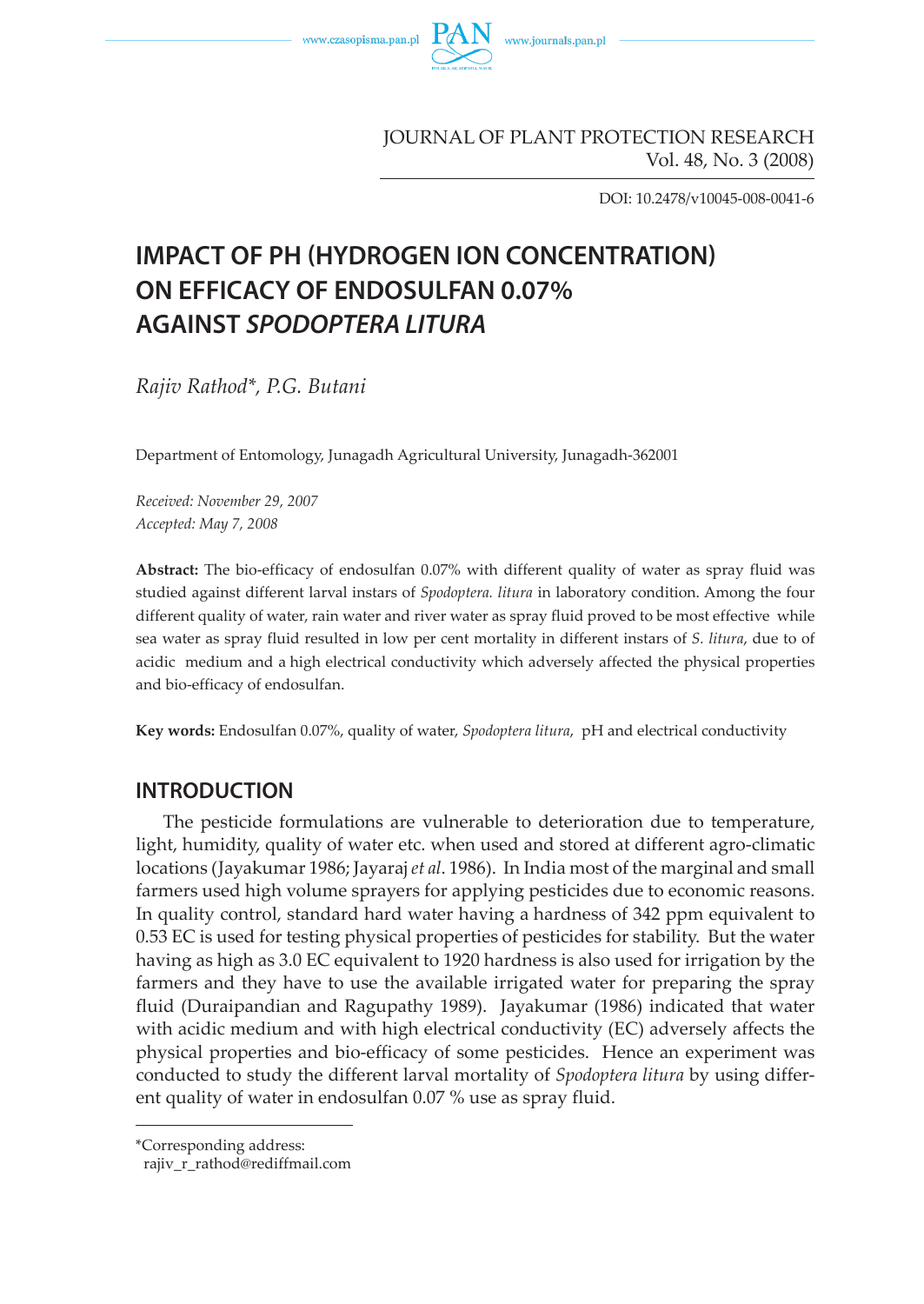## **MATERIALS AND METHODS**

The different quality of water as spray fluid with pesticide endosulfan 0.07% used to test the efficacy against different larval instars of *S. litura* in laboratory condition. The castor leaves were sprayed with respective treatments (A,B,C and D) (Table 1) and then they were allowed to dry under ceiling fan for 15 – 20 min. Treatment E was treated as a control (water spray only). Twenty different larval instars(from 1st to 6th instar) were transferred into separate petri dishes (15 cm diameter) containing the treated leaf and thus the treatment was replicated thrice. The leaves were allowed to feed on the treated leaves for 24 h and then they were provided by fresh untreated leaves on next day. Observation on larval mortality was recorded after 1, 2, 3, 4, 5 & 6 days of application until complete mortality was obtained. All the data obtained during the course of investigation were analyzed statistically using appropriate Arc Sin transformation.

| Treatments                | % Larval Mortality |                |                |                |                |                |                |
|---------------------------|--------------------|----------------|----------------|----------------|----------------|----------------|----------------|
|                           | I instar           | II instar      | III instar     | IV instar      | V instar       | VI instar      | Mean           |
| $\mathbf{A}$              | 100.0<br>$(90.0)*$ | 90.0<br>(71.0) | 75.0<br>(60.0) | 76.0<br>(61.0) | 64.0<br>(53.0) | 55.0<br>(47.0) | 76.0<br>(63.0) |
| B                         | 100.0<br>(90.0)    | 92.0<br>(73.0) | 71.0<br>(57.0) | 82.0<br>(65.0) | 72.0<br>(58.0) | 41.0<br>(39.0) | 76.0<br>(64.0) |
| $\mathsf{C}$              | 100.0<br>(90.0)    | 88.0<br>(69.7) | 60.0<br>(51.0) | 68.0<br>(55.0) | 52.0<br>(46.0) | 39.0<br>(38.0) | 67.0<br>(58.0) |
| D                         | 94.0<br>(76.0)     | 71.0<br>(57.0) | 49.0<br>(44.0) | 40.0<br>(39.0) | 38.0<br>(38.0) | 21.0<br>(19.0) | 52.0<br>(47.0) |
| E                         | 00.0<br>(00.0)     | 00.0<br>(00.0) | 00.0<br>(00.0) | 00.0<br>(00.0) | 00.0<br>(00.0) | 00.0<br>(00.0) | 00.0<br>(00.0) |
| Mean                      | 78.0<br>(69.0)     | 68.0<br>(54.0) | 51.0<br>(42.0) | 53.0<br>(39.0) | 45.0<br>(30.0) | 31.0<br>(29.0) |                |
| S.Em                      | $+1.80$            |                |                |                |                |                |                |
| C.D. $(P = 0.05)$<br>5.86 |                    |                |                |                |                |                |                |
| CV%                       | 6.22               |                |                |                |                |                |                |
| Treatment                 | 22.6               |                |                |                |                |                |                |
| Instar                    | 12.6               |                |                |                |                |                |                |
| Interaction               | 5.6                |                |                |                |                |                |                |

Table 1. Effect of pH on endosulfan 0.07% on different instars of *Spodoptera litura*

\* Fig. in parenthesis are transformed values

A = Rain water + endosulfan  $0.07\%$  (pH = 7.67; EC = 1.6)

B = River water + endosulfan  $0.07\%$  (pH = 7.5; EC = 2.4)

C = Tube well water + endosulfan  $0.07\%$  (pH =  $7.68$ ; EC =  $2.9$ )

- D = Sea water + endosulfan  $0.07\%$  (pH = 5.76; EC = 15.5)
- $E =$  Water spray only (Control) (pH = 7.2 ;  $EC = 1.0$ )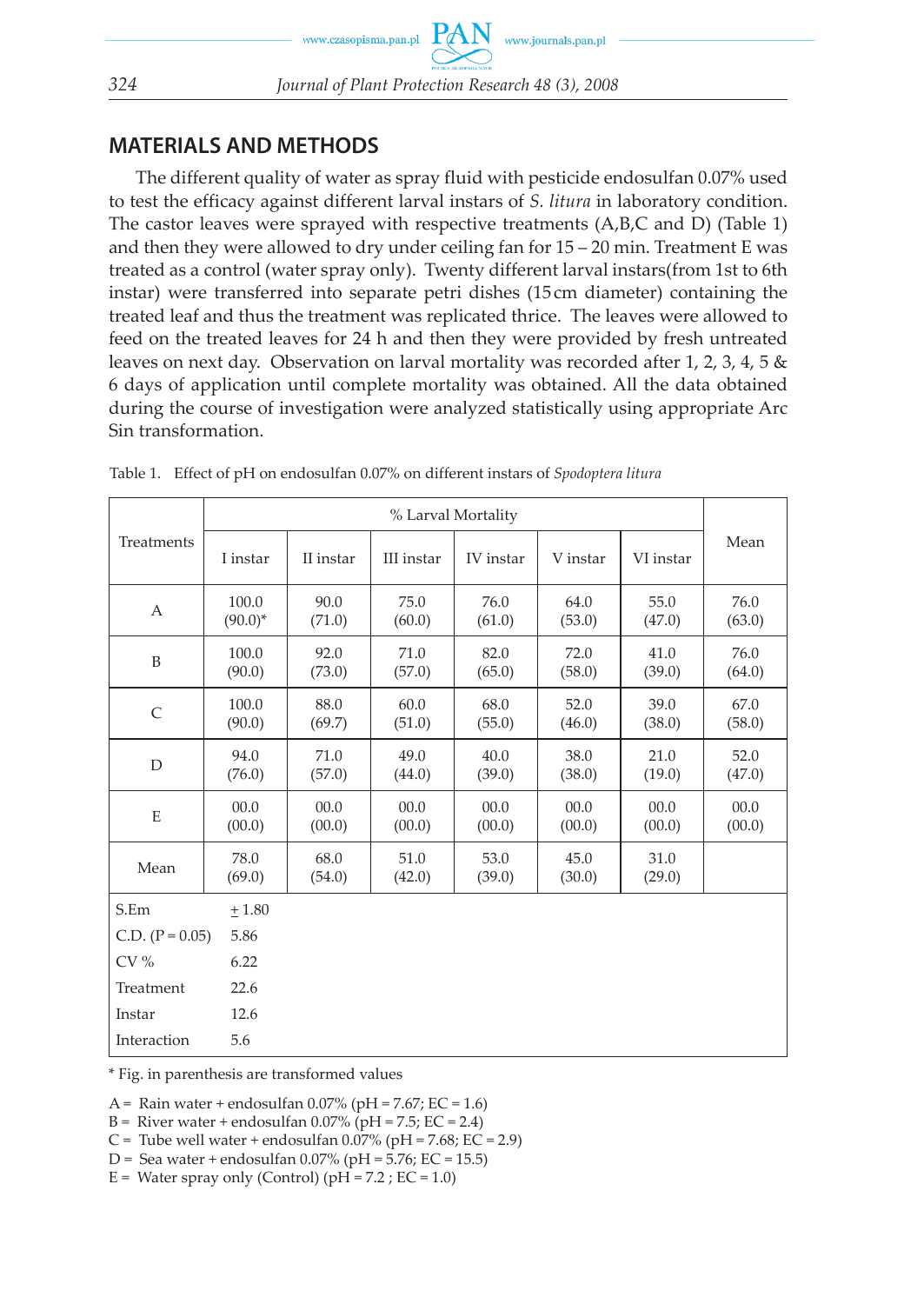### **RESULTS AND DISCUSSION**

A study on effectiveness of endosulfan 0.07% in combination with different source/quality of water against different larval instars of *S. litura* was carried out under laboratory conditions at Junagadh. The results obtained on larval mortality are presented in Table 1. Rain water with endosulfan (pH = 7.67; EC = 1.6) caused 100 to 55 per cent mortality to the larval instars I to VI (Table 1) and the mean mortality of 76% was obtained. Where as river water + endosulfan ( $pH = 7.5$ ; EC = 2.4) gave 100 to 41% mortality to the larval instars, with a mean of 76% mortality recorded. The third treatment, tube well water + endosulfan ( $pH = 7.68$ ;  $EC = 2.9$ ) gave from 100 to 39% larval mortality with a mean of 67% mortality obtained. All this three treatments were at par with each other. Where as treatment with sea water + endosulfan ( $pH =$ 5.76; EC = 15.5) gave 94 to 21 % larval mortality with a mean of 52%. The treatment E (water spray only) having all *S. litura* larvae a live. There was 00.0 per cent mortality obtained.

The first and second larval instars where much more susceptible to all the treatments, with a range of 0.00 to 100% mortality obtained. The mean mortality of first, second, third, fourth, fifth and sixth larval instars showed 78%, 68%, 51%, 53%, 45% and 31% respectively were obtained in different treatments.

The first and second treatments were at par with each other and gave similar type of control, the next best is third treatment gave 67% mortality, where as fourth treatment gave 52 per cent mortality, was also effective but gave lower reduction in larval mortality and can be less effective as compared to other treatments. Sea water having pH : 5.76 medium and also having a high electrical conductivity, which adversely affects the physical properties and bio efficacy of endosulfan. So, when the physical properties of endosulfan changed than it will loose it effectiveness against control of insect pests.

Significant variations were observed in the extent of persistence of the 3 chemicals (α-endosulfan, β-endosulfan and endosulfan sulfate) in different non-flooded soils with maximum persistence observed in Alfisol and the least in Mollisol having near neutral pH and higher organic matter and degradation was greater in all the flooded soils than in the non-flooded soils (Shalini et al. 1999). Kaur et al. (1998). reported that in water  $\alpha$ - and β-endosulfan decayed at a faster rate with increasing temperature and pH 4 to 5. The persistence of both endosulfans decreased with increasing soil pH. Endosulfan persisted longer in soil than in water.

The major oxidation product of endosulfans I and II, endosulfan sulfate, is less volatile and can persist longer than either of the parent isomers. Endosulfan sulfate would not be formed in aerated waters in the absence of microbial activity or strong chemical oxidants. Since endosulfan sulfate is formed in many environments through biological oxidation, and is only slowly degraded (both chemically in sterile media and biologically), it represents a predominant residue of technical grade endosulfan, which finds its way into aerobic and anaerobic aquatic environments. (Guerin T.F., 2001). Nandita *et al*. (1992) investigated the effects of endosulfan (Thiodan) and/or of solutions of water, sulfuric and nitric acids of pH 5.6, 4.0 and 2.8 (to simulate acid rain) on *Vicia faba* (faba beans) and found that 'Acid rain' and endosulfan both reduced root and shoot lengths and numbers of nodules, except plants treated with 'rain' at pH 5.6, which showed better growth. The presences of endosulfan with the acid rain treat-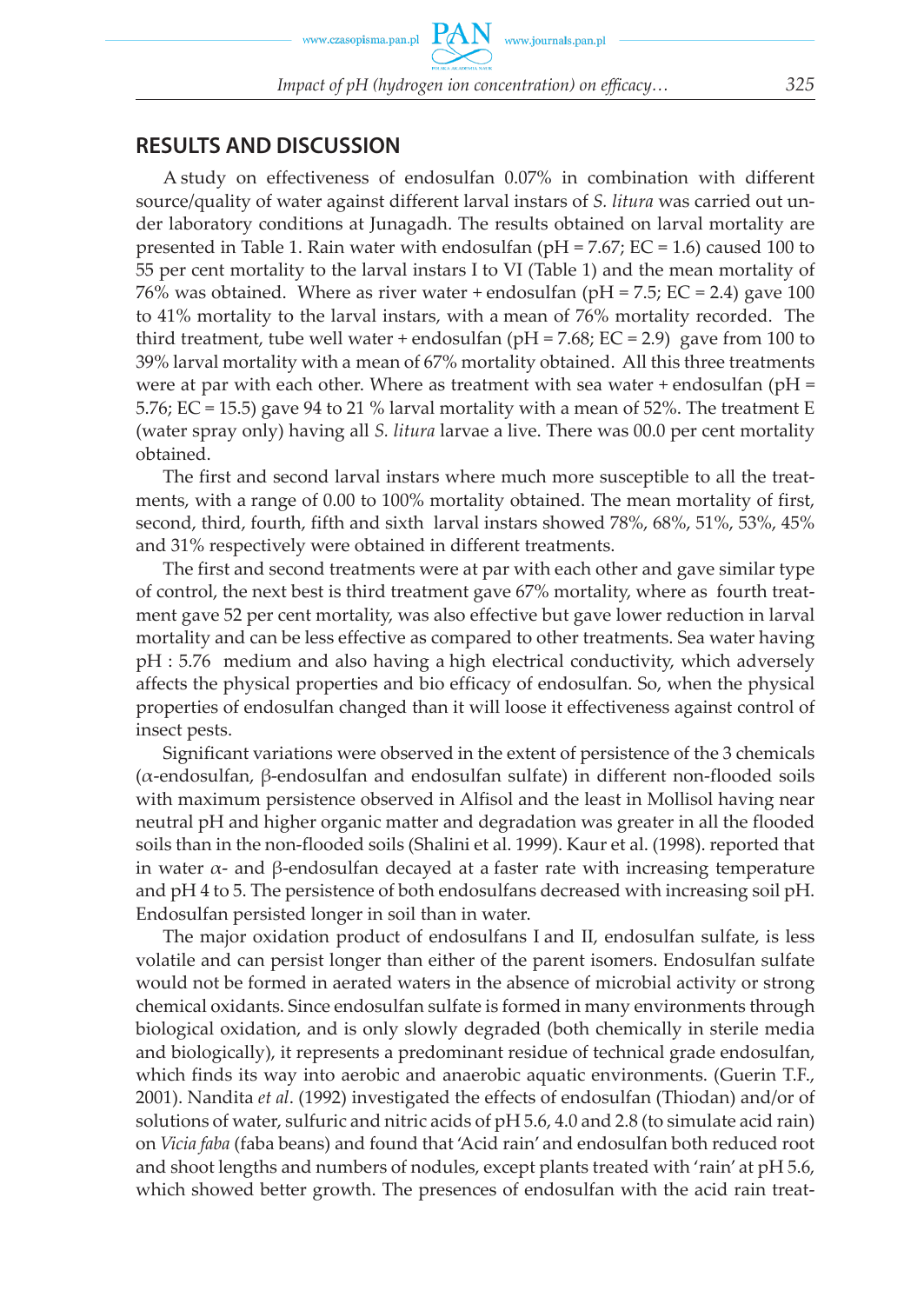

ment increased breakdown of chlorophyll. Moustafa (1990) collected water samples from around Egypt and found that the alkalinity of Egyptian water (alkaline and had hardnesses ranging from 160 to 1400 p.p.m. calcium carbonate) resulted in hydrolysis that decreased effectiveness if the insecticide (fenpropathrin, chlorpyriphos and diflubenzuron, chlorpyrifos, fenvalerate, cypermethrin and cyanophos on *Spodoptera littoralis* larvae) was stored mixed with the water.

#### **CONCLUSIONS**

Rain water and river water as spray fluid proved to be effective in reducing larval population of *Spodoptera litura* and tube well water can be used as an alternative measure. But sea water as spray fluid could not be used because of acidic medium and having high electrical conductivity which adversely affects the physical properties and bio efficacy of endosulfan 0.07% and proved to be less effective as against other treatments. The ascending order of the treatments were rain water + endosulfan  $0.07\%$ (pH = 7.67; EC = 1.6) > river water + endosulfan  $0.07\%$ (pH = 7.5; EC = 2.4) > tube well water + endosulfan  $0.07\%$  (pH = 7.68 ; EC = 2.9) > sea water + endosulfan 0.07%  $(pH = 5.76; EC = 15.5)$ . So water having neutral pH and lower electrical conductivity could increase the effectiveness of endosulfan 0.07%.

#### **REFERENCES**

- Duraipandian M., Regupathy A. 1989. Effect of storage and quality of water on wettability and shelflife of some pesticide formulations. Indian J. Agril Sci. 59 (12): 766–770.
- Guerin T.F. 2001. Abiological loss of endosulfan and related chlorinated organic compounds from aqueous systems in the presence and absence of oxygen. Environ. Pollut. 115 (2) : 219–230.
- Jayakumar S. 1986. Effect of quality of water on pesticides spray fluid. M. Sc. (Agri.) thesis, Tamil Nadu Agricultural University, Coimbtore (unpublished).
- Jayaraj S., Rajukkannu K., Regupathy A. 1986. Problems and perspectives of quality control of pesticides. Paper presented at the All India Workshop on Pesticides Residues, held at Tamil Nadu Agril. Universtiy, Coimbtore, 15–17, February,1986.
- Kaur I., Mathur R.P., Tandon S.N., Dureja P. 1998. Persistence of endosulfan (technical) in water and soil. Environ. Technol. 19 (1) : 115–119.
- Moustafa O.K., El Attal Z.M., El Sisi A.G. 1990. Influence of physico-chemical properties of water on the performance and efficiency of some insecticides. Agricul. Res. Rev*.* 68 (1) : 127–133.
- Nandita Singh, Yunus M., Singh S.N., Ahmad K.J., Singh N., Mohd Yunus. 1992. Performance of *Vicia fabae* plants in relation to simulated acid rain and/or endosulphan treatment. Bull. Environ. Contamin. Toxicol. 48 (2) : 243–248.
- Shalini Singh, Prem Dureja, Sushil Kumar, Jain M.C., Singh S., Dureja P. Kumar S. 1999. Persistence of alpha and beta isomers of endosulphan and endosulphan sulphate in diverse soils of India as influenced by flooding. J. Environ. Sci. Health. Part-B, Pesticides, Food Contaminants, and Agricultural Wastes 34 (6) : 965–974.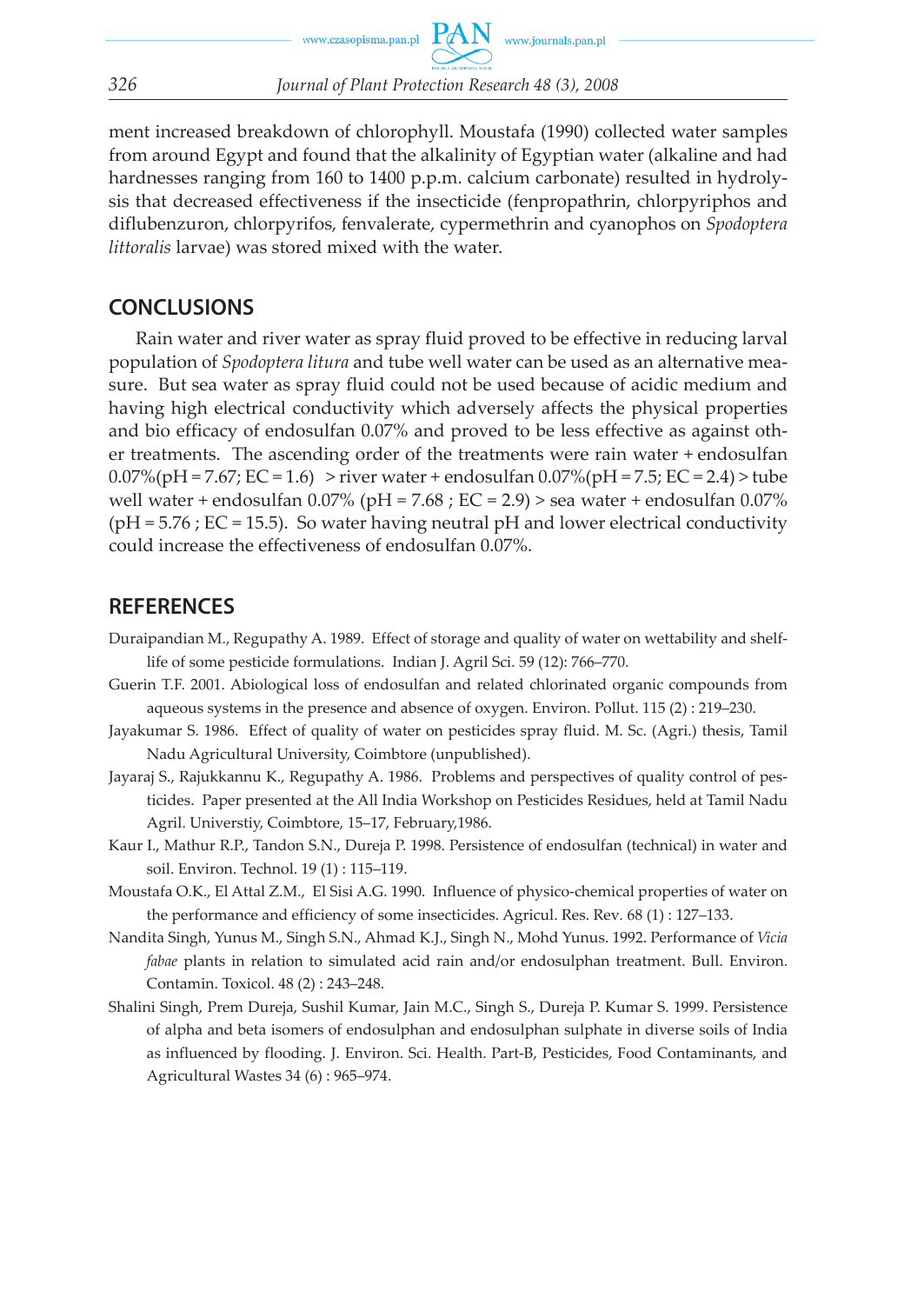

## **POLISH SUMMARY**

## WPŁYW PH NA SKUTECZNOŚĆ ENDOSULFANU 0,07% W ZWALCZANIU SPODOPTERA LITURA

W warunkach laboratoryjnych badano skuteczność biologiczną endosulfanu 0,07% w zwalczaniu różnych stadiów larwalnych *Spodoptera litura,* używając jako cieczy do oprysków wody różnej jakości. Spośród czterech wód różnej jakości, deszczówka i woda rzeczna okazały się efektywne, natomiast woda morska powodowała niską śmiertelność różnych stadiów ze względu na kwasowość oraz wysokie przewodnictwo elektryczne, które niekorzystnie wpływały na właściwości fizyczne i skuteczność biologiczną endosulfanu.